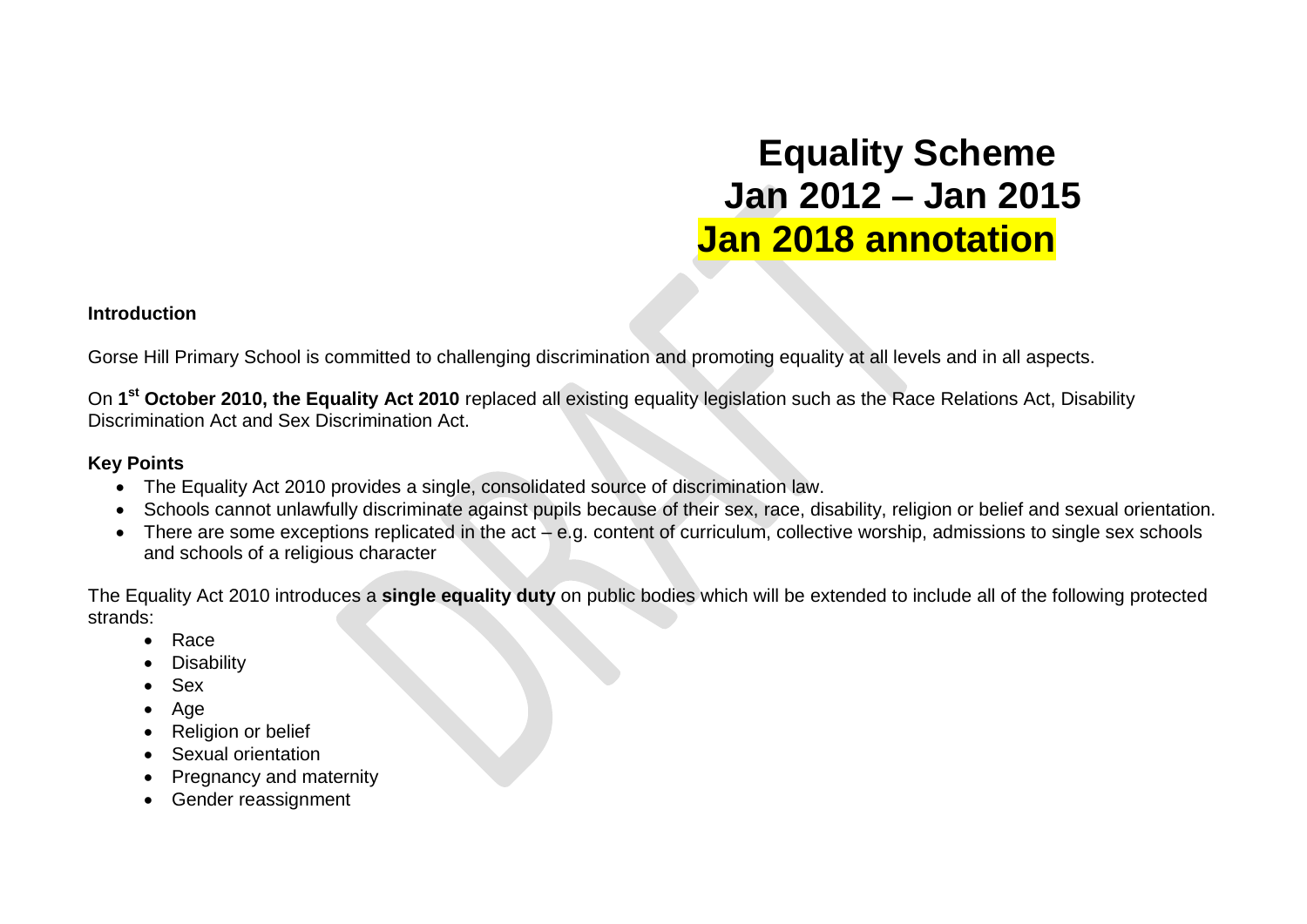This combined equality duty came into effect in April 2011 and has three main elements. In carrying out our function, Gorse Hill Primary School is required to have due regard to the need to:

- Eliminate conduct that is prohibited by the Act
- Advance equality of opportunity between people who share a protected characteristic and people who do not share it
- Foster good relations across all characteristics between people who share a protected characteristic and people who do not share it

Where schools are concerned, age will be a relevant characteristic in considering their duties in their role as an employer but not in relation to pupils.

The Act introduces **specific duties** which are designed to help public authorities to meet their combined duty obligations.

- Collect analyse and publish information about their progress in achieving the 3 aims of the legislation (by Dec 2011)
- $\bullet$  6<sup>th</sup> April 2012: Decide on certain specific and measurable objectives that they will pursue over the coming years to achieve here aims and publish these objectives (outcome focused objectives) then at yearly intervals
- Engage with people who have a legitimate interest including all staff, all parents and pupils, local groups, organisations and individuals as appropriate

The **Governing Body** has responsibility for making sure that the school complies with the Single Equality duties.

This Equality Scheme will help us to achieve our aims and give us a framework for action.

#### **Vision and Values: Gorse Hill Primary School's Equality Scheme**

Our core values are built around providing a secure, collaborative and purposeful learning culture, where all pupils and staff are valued, cared for, listened to and challenged to be the best they can be. We are equally ambitious for all pupils and staff irrespective of disability, race, colour, religion, gender, background. Inclusion is central to our ethos and practices.

We are proud of the rich diversity of our school community and it is this diversity which is at the heart of our Scheme. Our response to the needs of our pupils is a vital part of personalising learning for all.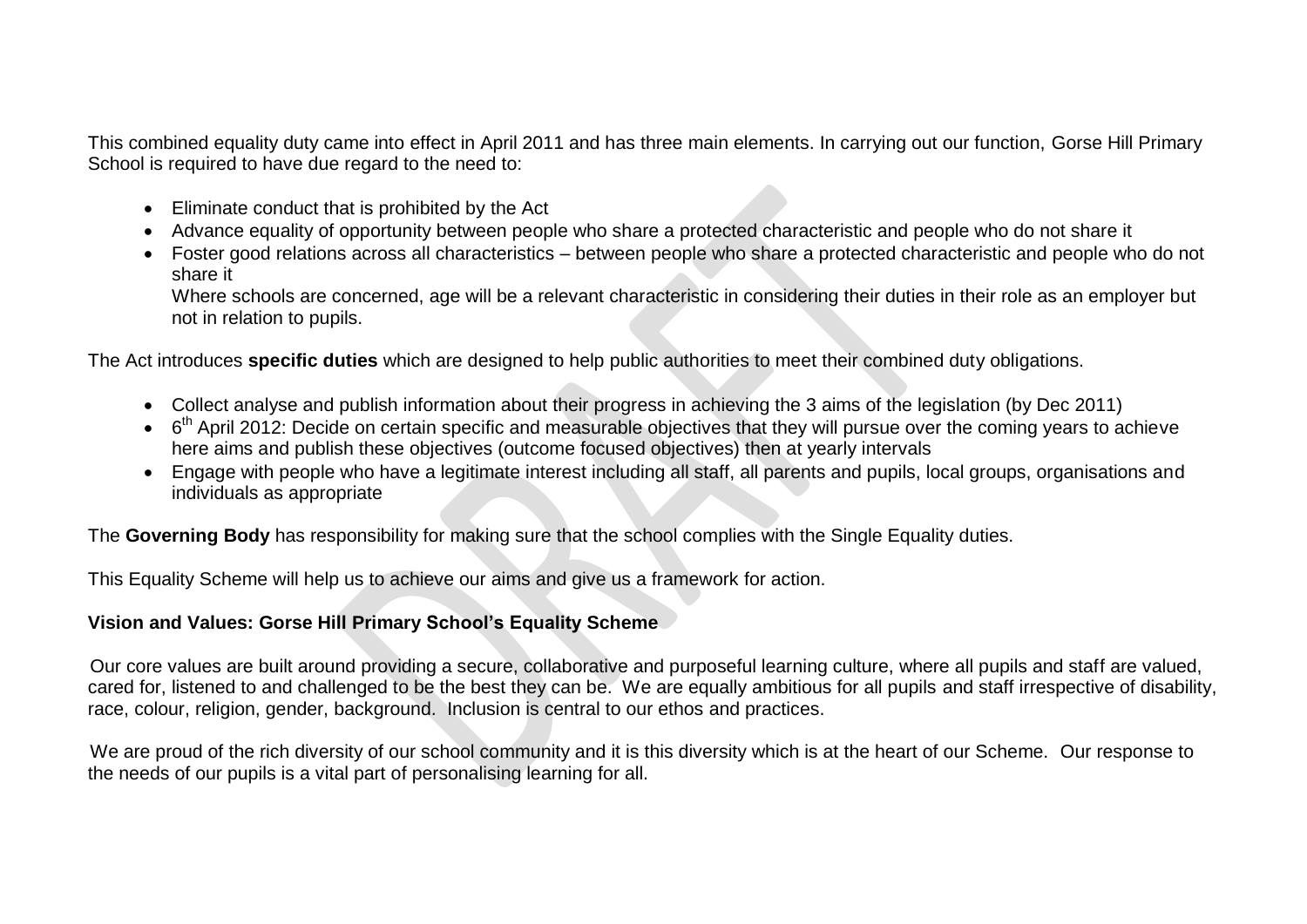Leadership and commitment at all levels of the organisation are central to the success of the scheme. In everything we do, we will consider how we can ensure that we do not consciously or unconsciously discriminate against or disadvantage individuals or groups, and we will seek opportunities to promote equality and diversity wherever we can. Equality must be modelled in everything we are doing as a funding council, policy maker and employer.

We want to develop a more demonstrably fair and supportive environment for our staff. We promote diversity and equality in employment at Gorse Hill Primary School. We aim to have a diverse and well motivated workforce where all colleagues are treated fairly and with respect.

The National Curriculum Inclusion Statement reminds us that all teachers are required to follow three inclusive principles:

- Setting suitable learning challenges, enabling all children to experience success and achieve as high a standard as possible through appropriate differentiation.
- Responding to pupils' diverse learning needs by:
	- creating effective learning environments:
	- securing their motivation and concentration;
	- providing equality of opportunity through teaching approaches;
	- using appropriate assessment approaches;
	- -setting targets for learning.
- Overcoming potential barriers to learning and assessment for individuals and groups of pupils.

#### **Responsibility for the Equality Scheme**

This Equality Scheme is managed by our Governing Body and School Leadership Team, with input from across the school community.

#### **The Governing Body are responsible for:**

- making sure the school complies with the relevant equality legislation ; and
- making sure the school Equality Scheme and its procedures are followed.

The School Improvement Committee have delegated responsibility in relation to Equality and will:

- Monitor the school's work in meeting the requirements of the Equality Act 2010
- Monitor pupil exclusions and ensure that appropriate reporting is made to the LA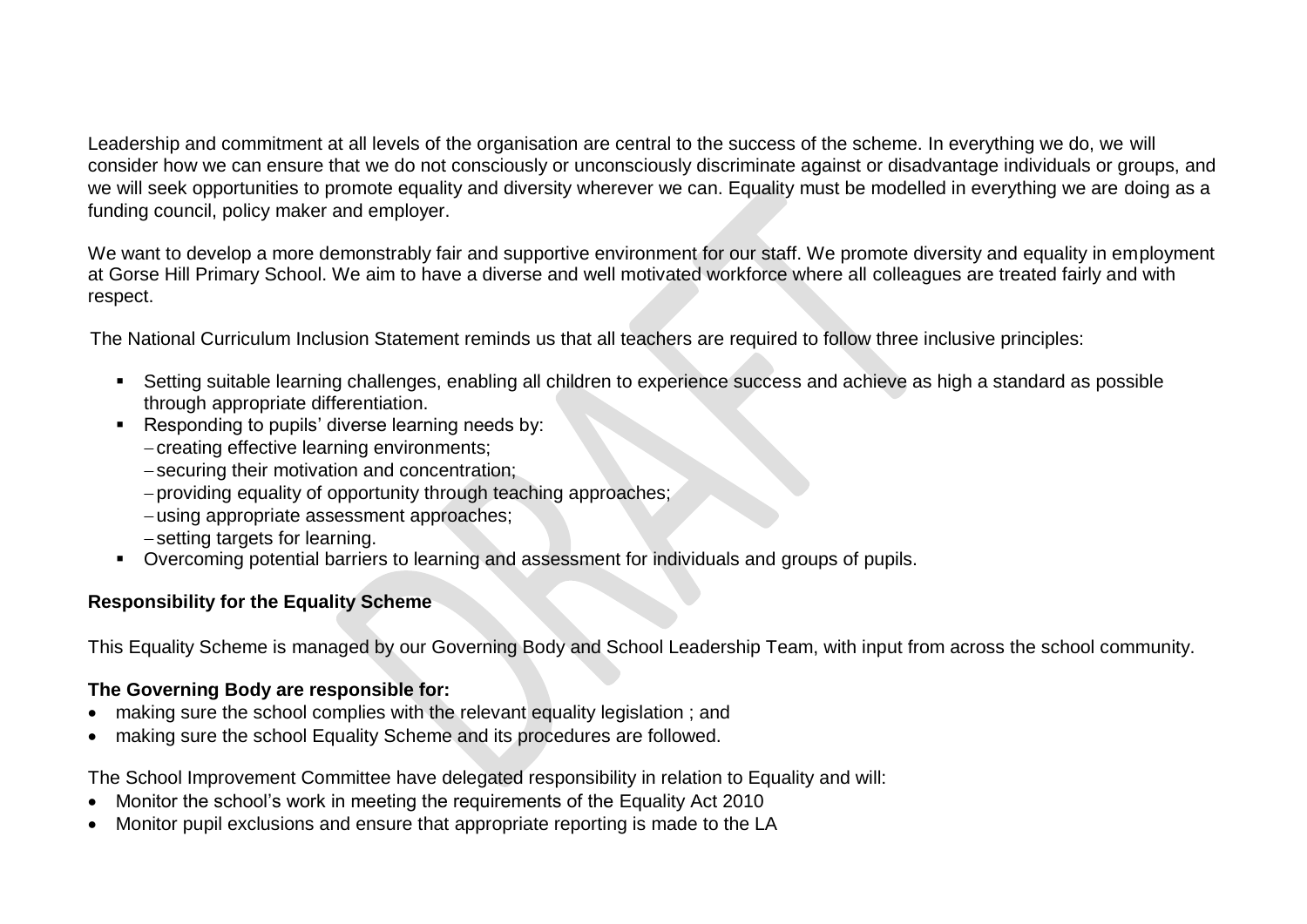- Monitor racist incidents and ensure that appropriate reporting is made to the LA
- Monitor bullying incidents and ensure that these issues are being addressed

#### **The Headteacher is responsible for:**

- making sure the school Equality Scheme and its procedures are followed;
- making sure Equality Scheme is accessible;
- producing regular information for staff and governors about the plans and how they are working;
- making sure all staff know their responsibilities and receive training and support in carrying these out;
- promoting a culture of zero tolerance to harassment and discrimination
- taking appropriate action in cases of harassment and discrimination, including racist bullying, homophobic bullying and bullying related to gender or disability.
- dealing with reports of hate-incidents

#### **All staff are responsible for:**

- dealing with discrimination;
- being able to recognise and tackle bias and stereotyping;
- promoting equal opportunities and good race relations;
- avoiding discrimination against anyone for reasons of race, disability, sex, age, religion or belief, sexual orientation, pregnancy and maternity, and gender reassignment
- $\bullet$  keeping up to date with the law on discrimination;
- taking up training and learning opportunities.

#### **Visitors and contractors are responsible for:**

• knowing, and following, our Equality Scheme.

#### **Reviewing and revising the scheme**

The scheme will be reviewed regularly, and by Jan 2015 at the latest. Any such review will be informed by the information gathered and the impact assessments. The widest possible level of consultation and involvement by disabled pupils, staff and parents will be sought.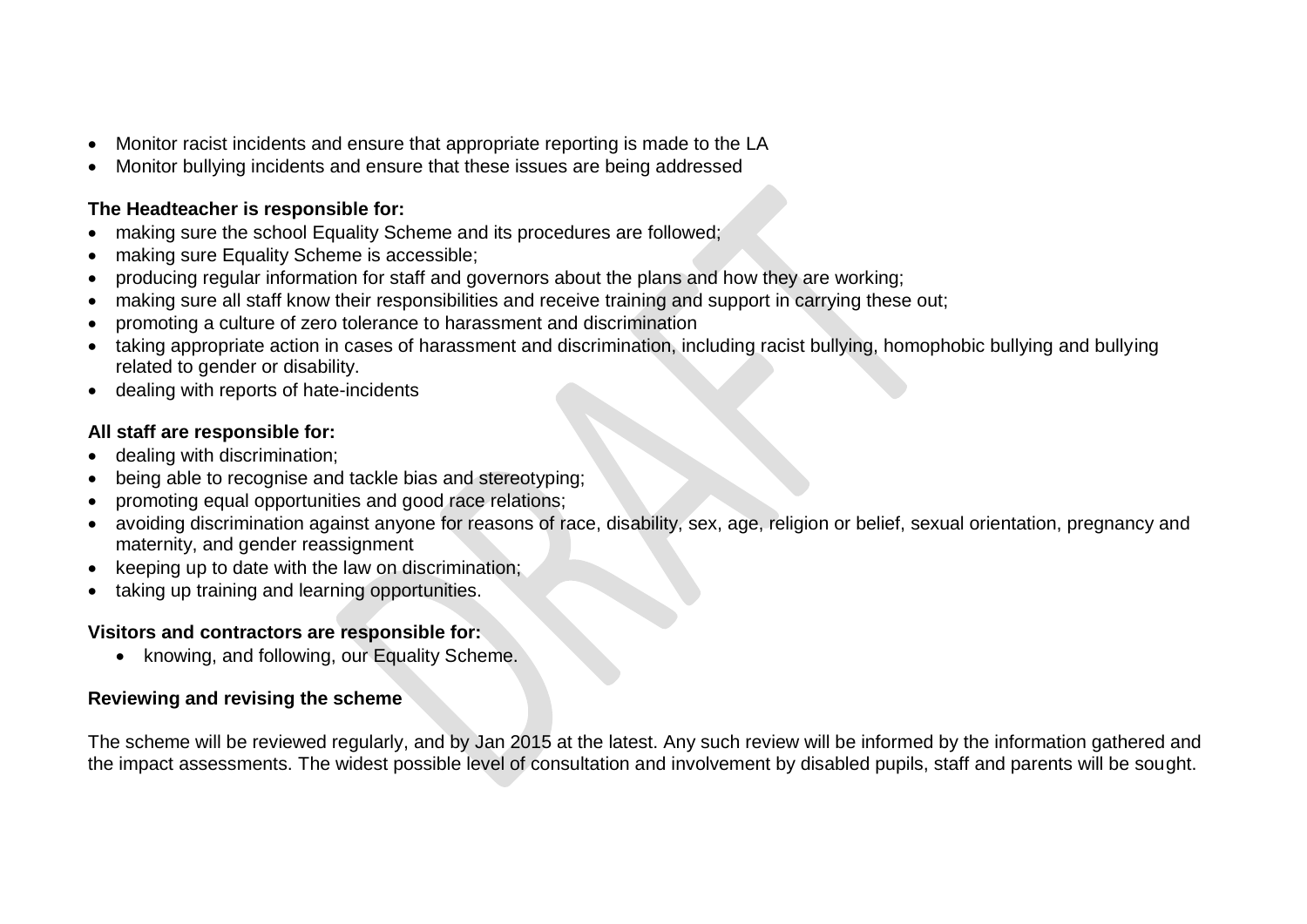## **Single Equality Action Plan 2012 – 2015**

| <b>Action</b>                                                                                                                                                                                  | Outcomes/<br><b>Success Criteria</b>                                                                                                                                                                                            | <b>Lead Person</b> | <b>Timescale</b>                                                                                                                                                                                                                  | <b>Resources/Cost</b><br><b>Implications</b>                |
|------------------------------------------------------------------------------------------------------------------------------------------------------------------------------------------------|---------------------------------------------------------------------------------------------------------------------------------------------------------------------------------------------------------------------------------|--------------------|-----------------------------------------------------------------------------------------------------------------------------------------------------------------------------------------------------------------------------------|-------------------------------------------------------------|
| To maintain the high<br>levels of respect and<br>equality within the<br>school<br>To develop a whole<br>school Inclusion Policy<br>to reflect our "Total<br>Inclusion" approach and<br>beliefs | School to be<br>discrimination free<br>Zero Tolerance to<br>discrimination<br>All forms of<br>discrimination<br>challenged<br>Inclusion Policy in place<br>reflecting practice.<br>All Policies regularly                       | Whole school       | On-going                                                                                                                                                                                                                          |                                                             |
| To develop and maintain<br>new school website                                                                                                                                                  | reviewed<br>Website reflects diverse<br>community<br>Is accessible to<br>stakeholders                                                                                                                                           | Primary Website    | Website update<br>completed September<br>2015<br>Class blogs now in use.<br>New google calendar<br>added to website<br>September 2016.                                                                                            | Cost of website<br>development<br>Time<br>Staff/pupil input |
| To review and amend all<br>Admissions procedures<br>to ensure inclusive and<br>equal practices are<br>integral                                                                                 | <b>Admissions Team Set</b><br><b>up</b><br><b>Streamlined admissions</b><br>processes and practices<br>Flow Charts developed<br>for each stage of<br><b>Admissions</b><br><b>Admissions Meetings</b><br>introduced with all new | Team:              | <b>Half Termly meetings</b><br><b>Adoption of Trafford</b><br><b>Admissions Policy-refer</b><br>to governing body<br>minutes.<br><b>New Nursery</b><br>admissions policy Sept<br>2017 to reflect 30 hours<br>free nursery places. | Time                                                        |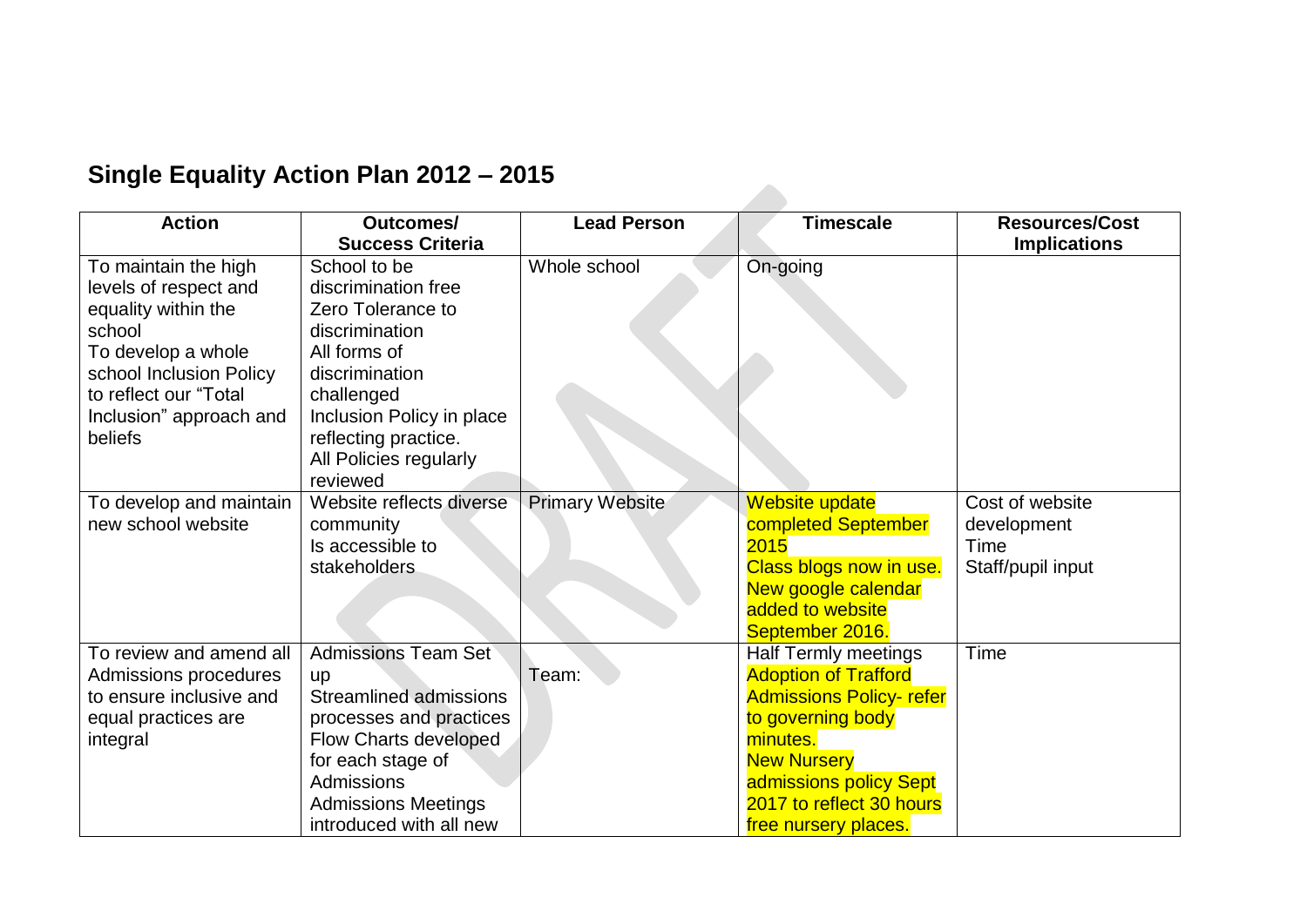|                                                                                                                                                                     | arrivals prior to staring<br>school                                                                                                                                |                                         |                                                                                                                                                                                                                                           |                                                                                                                                                                                                    |
|---------------------------------------------------------------------------------------------------------------------------------------------------------------------|--------------------------------------------------------------------------------------------------------------------------------------------------------------------|-----------------------------------------|-------------------------------------------------------------------------------------------------------------------------------------------------------------------------------------------------------------------------------------------|----------------------------------------------------------------------------------------------------------------------------------------------------------------------------------------------------|
| To achieve the Dyslexia<br><b>Quality Mark</b>                                                                                                                      | Greater knowledge and<br>understanding of<br><b>Dyslexia</b><br><b>Pupils with Dyslexic</b><br>tendencies and/or<br>diagnosed with Dyslexia<br>are supported fully | <b>SENCo</b><br><b>LD- Cluster Lead</b> | <b>July 2015</b><br><b>Achieved Dyslexia</b><br><b>Quality Mark in July</b><br>2016                                                                                                                                                       |                                                                                                                                                                                                    |
| Through our curriculum<br>and extension activities,<br>challenge stereotypes                                                                                        | Zero tolerance to sex<br>stereotyping and gender<br>discrimination                                                                                                 |                                         | On-going<br><b>Adoption of Focus</b><br><b>Learning Challenge</b><br><b>Curriculum- September</b><br>2013<br><b>New SRE policy and</b><br><b>SOW. Developed in</b><br>consultation with staff,<br>parents and governors-<br>November 2017 |                                                                                                                                                                                                    |
| Through our policies<br>and curriculum,<br>challenge homophobic<br>behaviours and create a<br>tolerant attitude to<br>differences- celebrate<br>difference/identity | Achieve Rainbow Flag<br>Award<br><b>Linking Schools</b><br>Programme                                                                                               | RT/ER/CCo<br>CS                         | January 2019                                                                                                                                                                                                                              | Staff training-release,<br>staff meeting time<br>Use of credits against<br><b>Proud Trust training</b><br>Resource implications-<br>books<br>Cost of Linking Schools -<br>£600 per class per year. |

- **Evacuation routes in every room, colour coded**
- $S$ chool map colour coded
- **Communication Friendly School strategies introduced**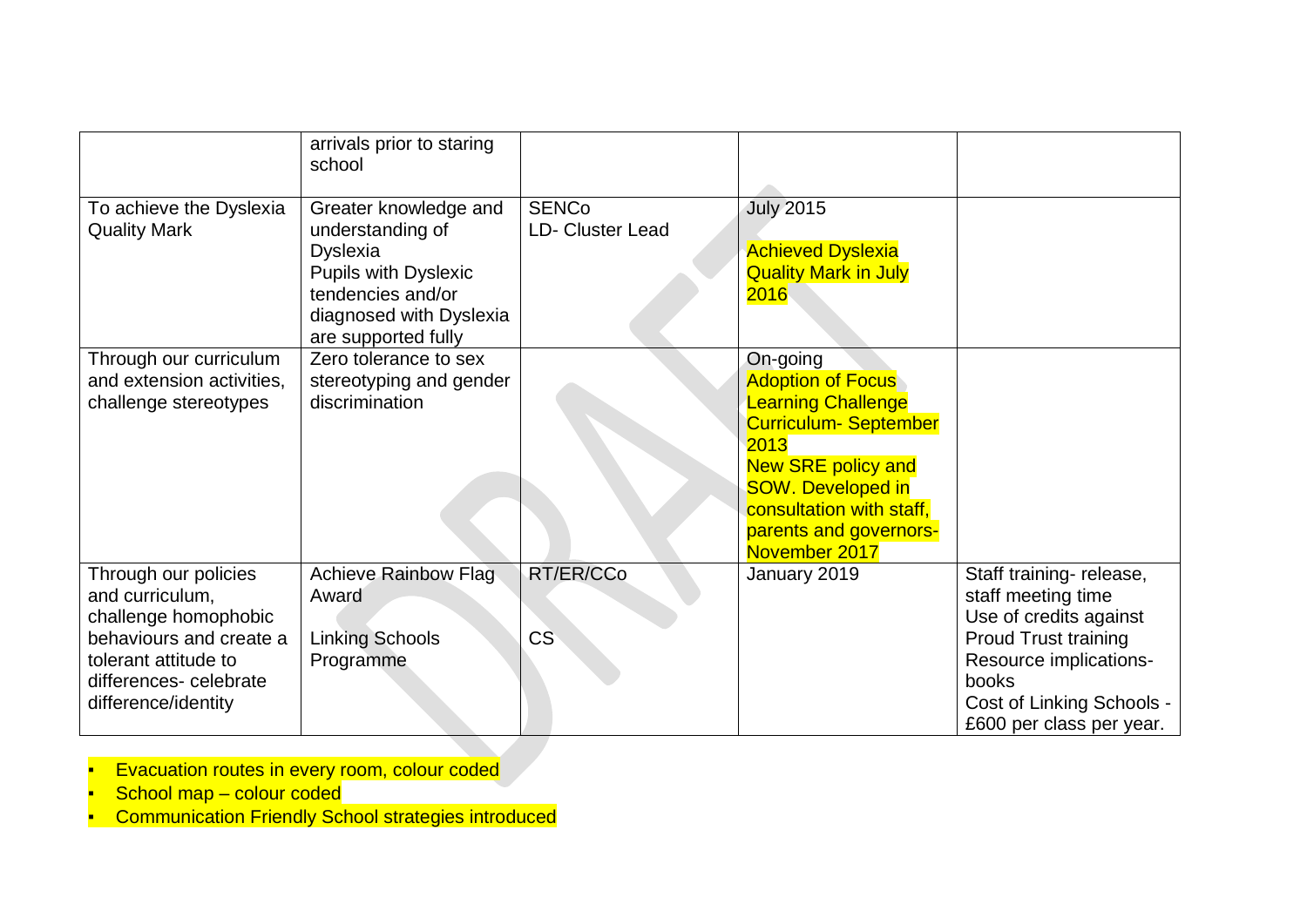- Liaison with SENAS re furniture for pupil with mobility/growth conditions making reasonable adjustments
- **Visual Timetables in every classroom**
- **Guidance for teaching staff on Inclusive Strategies**
- **Setting up Enabling Environments**

#### **(i) Improvements in access to the curriculum**

| <b>Action</b>                                                                                                                                                                              | By Whom                                                                                                                            | <b>Start</b> | <b>Finish</b>                                                                                                                                                                                                                                                  | <b>Evidence of</b>                                                                                                                                            |
|--------------------------------------------------------------------------------------------------------------------------------------------------------------------------------------------|------------------------------------------------------------------------------------------------------------------------------------|--------------|----------------------------------------------------------------------------------------------------------------------------------------------------------------------------------------------------------------------------------------------------------------|---------------------------------------------------------------------------------------------------------------------------------------------------------------|
| Ensure ICT appropriate<br>for pupils with<br>disabilities.<br>Involve pupils in<br>review of software.<br>Prioritise new<br>software to purchase.                                          | <b>ICT Coordinator</b><br><b>ICT Technical Manager</b><br>and Assistant<br>Headteacher: Pupil<br>Support<br>Teaching staff and TAs | 1 Jan 2012   | 31 Dec 2014<br><b>Clicker 7 software</b><br>purchased. Installed on<br>home laptops for pupils<br>who use this in school<br>to support the writing<br>process. Staff training<br>and follow up<br>training/support by<br><b>SENAS</b>                          | completion<br>Pupils accessing ICT<br>equipment/resources<br>and/or alternative<br>provision found.                                                           |
| Create effective learning<br>environments for all<br>utilising feedback from<br>pupil groups.<br>Ensure all classrooms<br>and resources are<br>organised in accordance<br>with pupil need. | Teaching staff<br>Headteacher                                                                                                      | Jan 2012     | 31 Dec 2014<br><b>Achieved Dyslexia</b><br><b>School Mark July 2016-</b><br>classroom environment<br>ensures accessibility<br>e.g. cream paper for<br>displaying on, coloured<br>personal write on/wipe<br>off boards, make and<br><b>break spelling areas</b> | Lesson and classroom<br>observations.<br>Departmental meeting<br>minutes, notes.<br><b>Completed checklists</b><br>with feedback - and<br>action as a result. |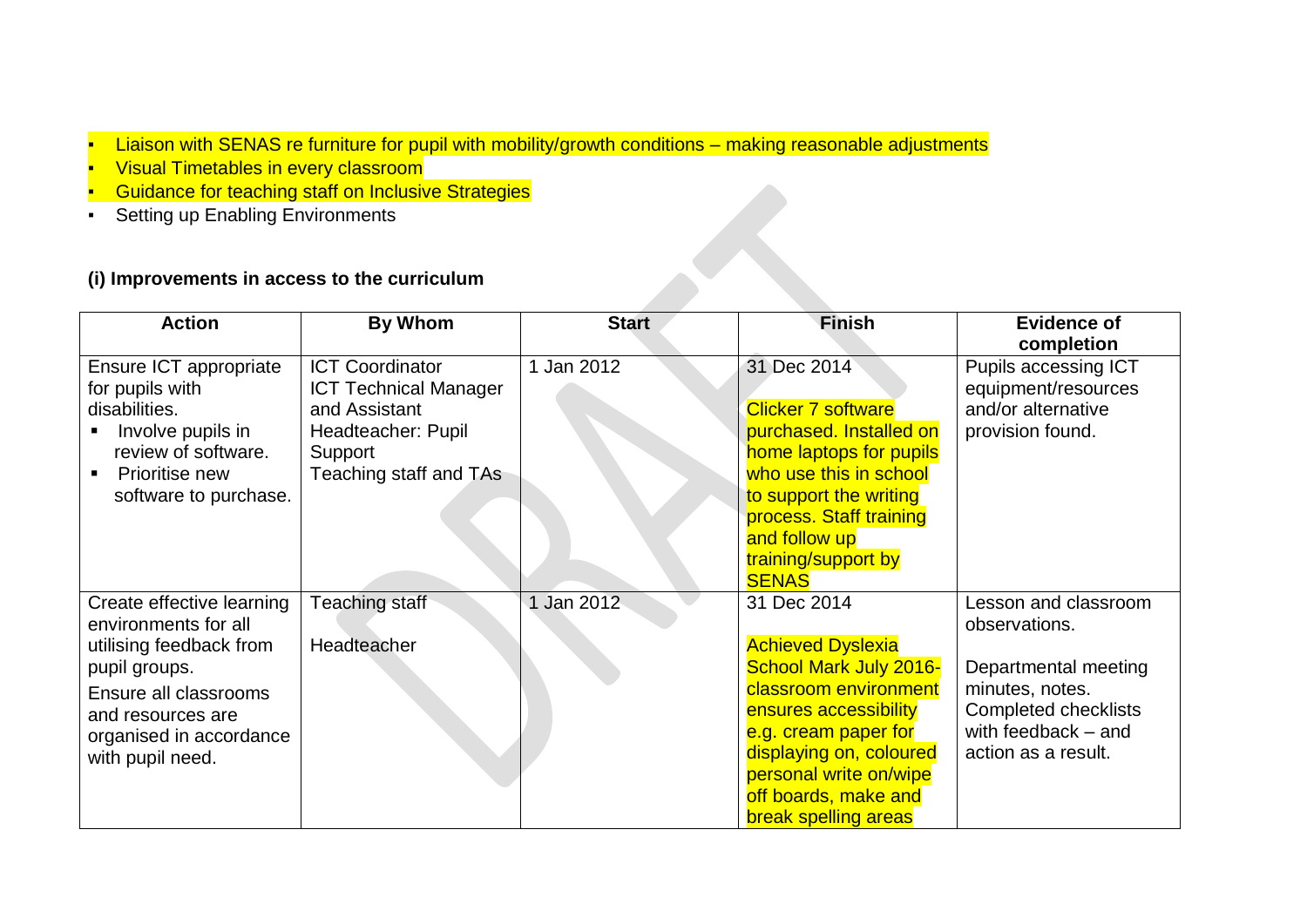|                          |                      |                              | etc.<br><b>Communication Friendly</b><br>environment in EYFS-<br>September 2013 |                           |
|--------------------------|----------------------|------------------------------|---------------------------------------------------------------------------------|---------------------------|
| To audit buildings       | Physical barriers to | <b>Buildings and Finance</b> | Annually                                                                        | <b>Audit Forms</b>        |
| annually to identify     | access are removed   | Committee - Governing        | <b>School's Asset</b>                                                           | Programme of Work         |
| physical barriers to     |                      | <b>Body</b>                  |                                                                                 | 5 Year Buildings Priority |
| access and develop a     |                      | <b>Site Managers</b>         | <b>Management</b>                                                               | Plan                      |
| prioritised programme of |                      | <b>Health and Safety</b>     | September 2015                                                                  |                           |
| works to make sure that  |                      | Deputy Head:                 | identifies priority areas-                                                      |                           |
| those barriers are       |                      |                              | new 5 year building                                                             |                           |
| removed                  |                      |                              | action plan developed                                                           |                           |
|                          |                      |                              | as a consequence.                                                               |                           |

#### **(ii) Physical improvements to increase access to education and associated services**

| <b>Action</b>                                                                   | By Whom                       | <b>Start</b> | <b>Finish</b>                         | <b>Evidence of</b><br>completion             |
|---------------------------------------------------------------------------------|-------------------------------|--------------|---------------------------------------|----------------------------------------------|
| Staff training                                                                  | Headteacher<br>Teaching staff | Jan 2012     | 31 Dec 2014<br><b>Manual handling</b> | <b>Training Records</b><br>Annual Health and |
| Site Manager and<br><b>Cleaning Staff</b><br>training/Health and<br>Safety link | Site Managers (JT/BT)         |              | training May 2017                     | Safety Audit (HS10)                          |

### **(iii) Improvements in the provision of information in a range of formats for disabled pupils**

| Action                                  | By Whom                            | <b>Start</b> | <b>Finish</b>                          | <b>Evidence of</b><br>completion |
|-----------------------------------------|------------------------------------|--------------|----------------------------------------|----------------------------------|
| To ensure that our<br>School website is | Peter Donaghy<br>(Website Manager) | On-going     | On-going<br><b>Website follows DDA</b> |                                  |